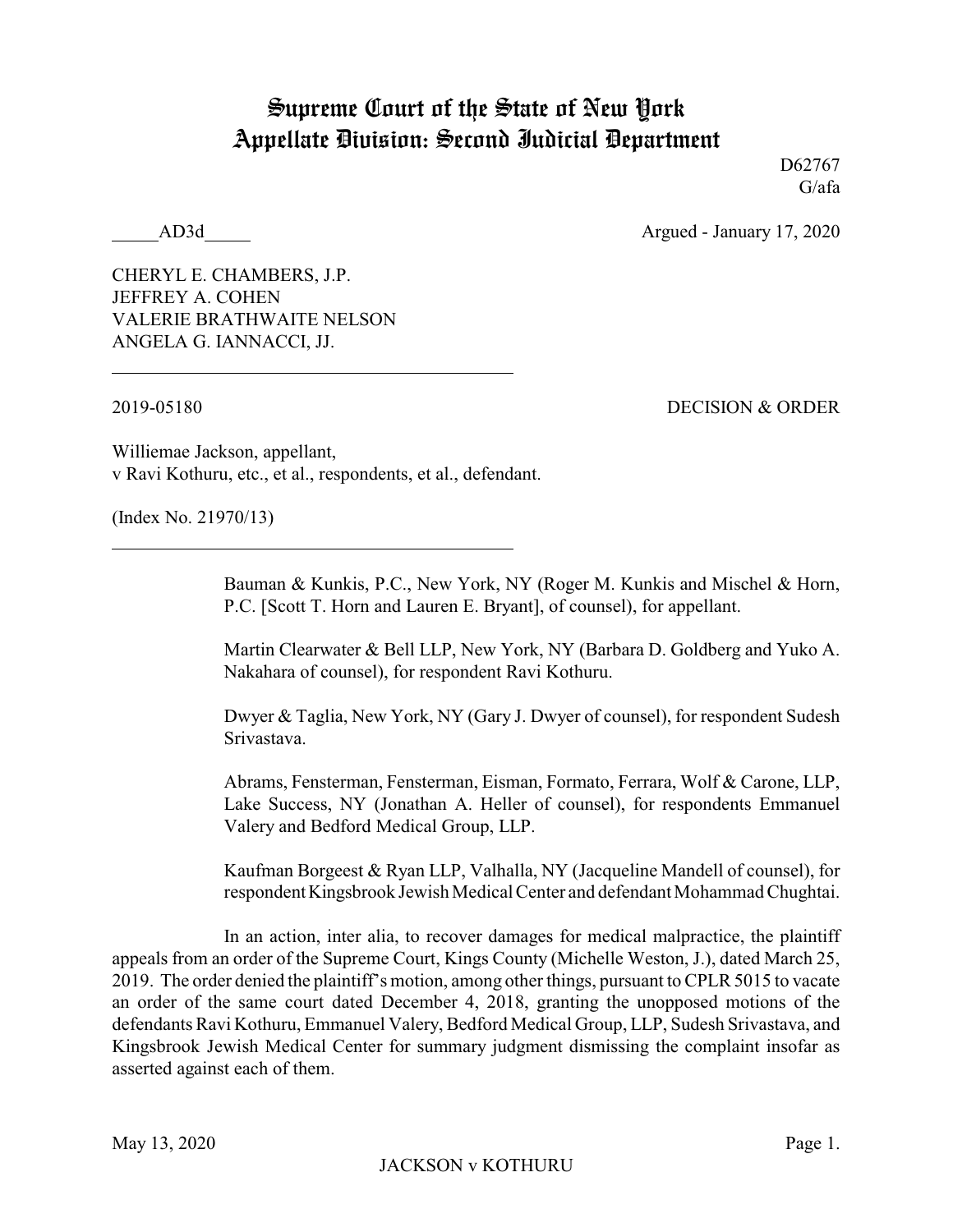ORDERED that the order dated March 25, 2019, is reversed, on the facts and in the exercise of discretion, with one bill of costs payable by the respondents appearing separately and filing separate briefs, the plaintiff's motion to vacate the order dated December 4, 2018, is granted, and the matter is remitted to the Supreme Court, Kings County, to establish a schedule for the submission of opposition and reply papers, and thereafter, for a determination, on the merits, of the motions of the defendants Ravi Kothuru, Emmanuel Valery, Bedford Medical Group, LLP, Sudesh Srivastava, and Kingsbrook Jewish Medical Center for summaryjudgment dismissing the complaint insofar as asserted against each of them.

In December 2013, the plaintiff commenced this action to recover damages for medical malpractice against various defendants in connection with the care she received from them beginning in 2012 for a recurring fainting condition. After the completion of discovery, the defendants Ravi Kothuru, Emmanuel Valery, Bedford Medical Group, LLP, Sudesh Srivastava, and Kingsbrook Jewish Medical Center (hereinafter collectively the moving defendants) separately moved, in December 2016, for summary judgment dismissing the complaint insofar as asserted against each of them. On February 6, 2017, counsel for the plaintiff and the moving defendants stipulated to adjourn all summary judgment motions to May 8, 2017, and established a schedule requiring opposition papers to be served on or before March 20, 2017, and reply papers to be served on or before April 10, 2017.

The plaintiff missed the March 20, 2017, deadline and purported to serve her opposition papers on April 10, 2017, with a cover letter attributing the error to a misreading of the stipulation. Each of the moving defendants objected to the plaintiff's untimely opposition papers.

In an order dated December 4, 2018, the Supreme Court granted, as unopposed, the moving defendants' motions for summary judgment dismissing the complaint insofar as asserted against each of them. The plaintiff then moved, inter alia, pursuant to CPLR 5015 to vacate the December 4, 2018, order. The Supreme Court denied the motion, and the plaintiff appeals.

In order to vacate a default in opposing a motion pursuant to CPLR  $5015(a)(1)$ , the moving party is required to demonstrate a reasonable excuse for the default as well as a potentially meritorious opposition to the motion (*see Rocco v Family Foot Ctr.*, 94 AD3d 1077, 1079).

Under the circumstances of this case, including that the plaintiff's counsel's scheduling error was brief, isolated, and unintentional, with no evidence of willful neglect (*compare Maniscalco v Mount Sinai Med. Ctr.*, 128 AD3d 1029, *SS Constantine & Helen's Romanian Orthodox Church of America v Z. Zindel, Inc.*, 44 AD3d 744, *and Montefiore Med. Ctr. v Hartford Acc. & Indem. Co.*, 37 AD3d 673, *with Thapt v Lutheran Med. Ctr.*, 89 AD3d 837), and considering the strong public policy in favor of resolving cases on the merits (*see Kramarenko v New York Community Hosp.*, 134 AD3d 770, 772; *Vera v Soohoo*, 99 AD3d 990, 994), the Supreme Court improvidently exercised its discretion in rejecting the plaintiff's excuse of law office failure as unreasonable (*see Maniscalco v Mount Sinai Med. Ctr.*, 128 AD3d at 1030).

Further, the plaintiff also demonstrated, through her expert physician's affidavit, that she had a potentially meritorious opposition to the moving defendants' motions (*see Di Simone v Good Samaritan Hosp.*, 100 NY2d 632, 634).